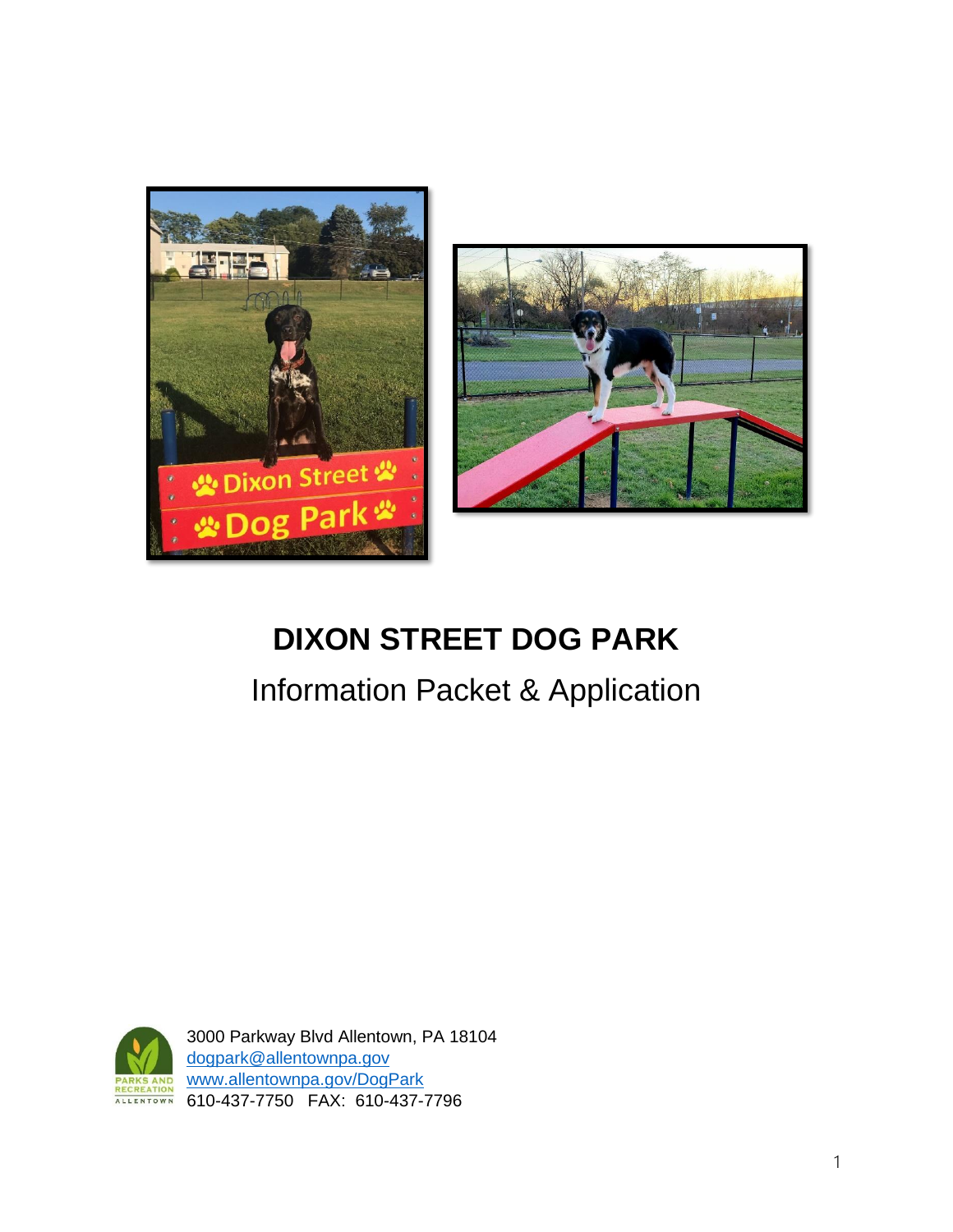## **GENERAL INFORMATION**

## **Location**:

• 791 Dixon St. Allentown, PA 18103.

## **Goals:**

- To develop and maintain a fenced-in, off-leash dog park where well-behaved dogs can run freely and socialize in a clean, safe environment without endangering people, property, or local wildlife.
- To promote education, training, and recreational activities that facilitate responsible dog ownership.
- To operate in partnership with volunteers and other public and private partners.

## **Distinctive Features:**

- 1.5 acre off-leash park, including a small dog area (under 30 pounds) and a large dog area (over 30 pounds).
- Easy access and free parking
- Amenities include double gated transition area, water fountain for both people and dogs, benches, shade structures, and agility course equipment
- Access for registered members only

## **Annual Fees:**

- City of Allentown residents **FREE**
- Non- City of Allentown, Lehigh County residents **\$25.00**.
- *Proof of residency required.*

*\*Please note a replacement key is \$10.00.*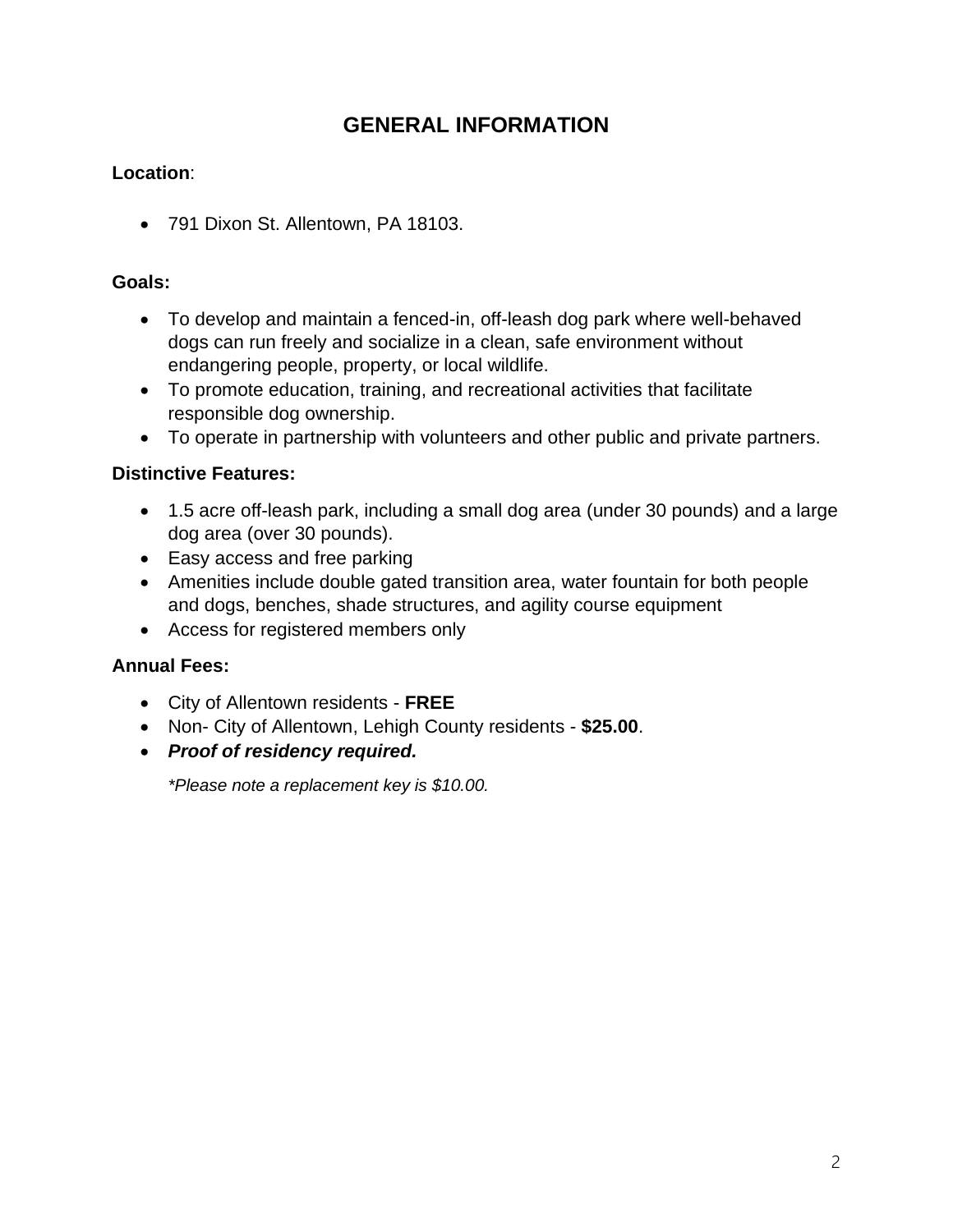## **HOW DO I JOIN?**

### **Step 1 – Obtain and maintain a current Lehigh County dog license and vaccinations.**

Current Lehigh County dog license, rabies, and distemper vaccinations are required for each dog listed on the application. You will need to show written proof (copies acceptable) of these items when you register for a dog park membership.

- Lehigh County Dog Licenses are available for either one (1) calendar year, or lifetime.
	- o For more information, please visit:
		- <https://www.lehighcounty.org/Departments/Fiscal-Tax-Claims/Licenses-Permits>
- Rabies and distemper vaccinations are each available for one (1) or three (3) years.

#### **Step 2 – Register**

- Annual Registration Fees:
	- o City of Allentown residents are free with proof of residency.
	- o Non- City of Allentown, Lehigh County residents are \$25.00.
- How to register:
	- o In person at 3000 Parkway Blvd, Allentown PA 18104.
		- Office hours are Monday through Friday 8:00AM-4:00PM
		- Please bring the following items with you when registering:
			- Proof of residency in the form of a photo ID
			- Proof of dog(s) current:
				- o Lehigh County license
				- o Rabies and Distemper vaccines
- Your access key will immediately grant you access to the appropriate area based on your dog(s) weight; either the small dog side (under 30 pounds) or the large dog side (over 30 pounds).

## **Step 3 – Enjoy!**

- For questions pertaining to the dog park and to membership, please call the Allentown Department of Parks & Recreation at 610-437-7750.
- For questions pertaining to Lehigh County dog licenses and vaccinations, please call Allentown Animal Control at 610-437-7535.

## **Step 4 – Renew Annually**

- Dog Park application, fees, and valid documentation (dog license, shot records) are required to be submitted annually by your anniversary date.
	- o *Please note failure to update required documentation will result in your key fob being turned off until received.*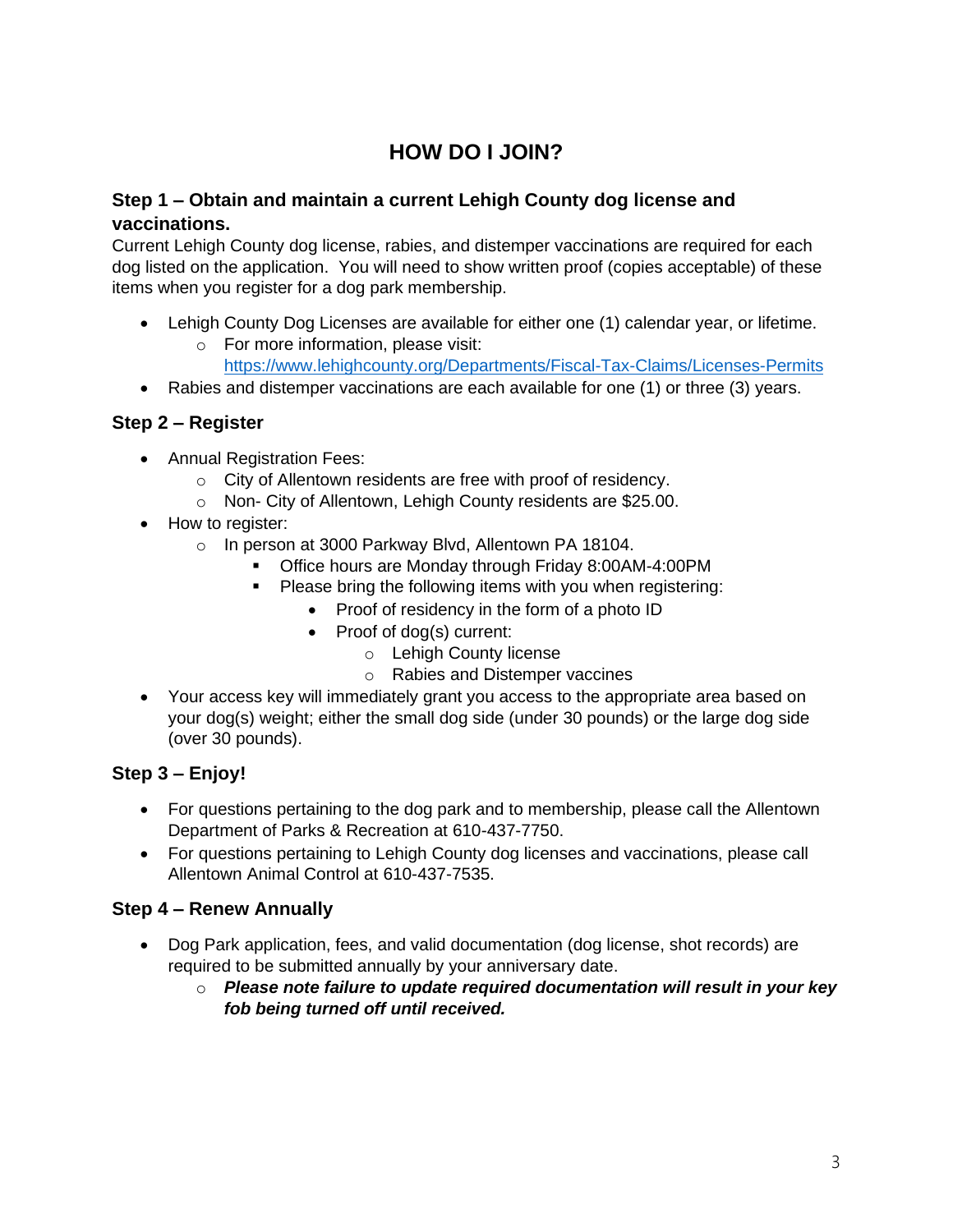## **DIXON STREET DOG PARK RULES**

- 1. Off leash dog park hours: Sunrise to Sunset.
- 2. Use of the dog park is at your own risk. Dog owners/handlers are solely responsible for the actions and behavior of their dogs at all times and assume all liability for damages suffered by any person or dog inured by the members' dog(s) while utilizing the dog park.
- 3. The dog park is for dogs, their owners/handlers and those accompanying them. No other use of the dog park is permitted. All users must be members in the dog park program in order to receive an access key to utilize the dog park. Access keys are not transferrable and can only be used by registered individuals and their dog(s).
- 4. No more than two (2) dogs per owner/handler are permitted in the dog park at one time.
- 5. Dogs are to remain leashed outside of the dog park, as well as when entering and exiting the dog park's transition area. Owners/handlers must have a leash in hand at all times while in the off-leash area.
- 6. All dogs 6 months and older entering the dog park must be up to date on rabies and distemper vaccines and must wear a collar displaying their rabies tag and dog license as required by Pennsylvania Dog law and City ordinance. Dogs with contagious health conditions or that have internal or external parasites (fleas, ticks or worms) are not permitted in the park.
- 7. The dog park is divided into separate fenced in areas. Dogs weighing less than 30 lbs. must use the Small Dog area. Dogs weighing over 30 lbs. must use the Large Dog area. Unintentional, potentially serious injury can occur to small dogs being allowed to play in the Large Dog area.
- 8. No alcohol, food, dog food, treats, glass containers or special toys are permitted in the dog park. Food, treats and special toys may cause territorial or aggressive behaviors, posing a safety risk to other dogs and handlers.
- 9. Owners/handlers must be present with their dog(s) and have them in view and under voice control at all times.
- 10. Dog waste must be collected by the owner/handler, bagged and disposed of in the appropriately marked receptacles.
- 11. If a dog becomes aggressive, it must be removed from the park immediately.
- 12. No dogs under 6 months, unneutered male dogs, female dogs in heat or dogs known to be aggressive or with a history of dangerous behavior are permitted in the park.
- 13. No children under 12 permitted in the park and children between the ages of 12 and 17 must be accompanied by and supervised at all times by an adult. Their smaller size and lack of experience with dogs can create a dangerous situation for the child and the dog and an overexcited dog may unintentionally knock over or injure a child while greeting or playing. A dog who is afraid of children may react aggressively to a child's attempt to make friends and in rare cases, a dog may view a child as prey.
- 14. Owners/handlers must fill in any holes made by their dogs. Holes can cause injury to dogs and their handlers.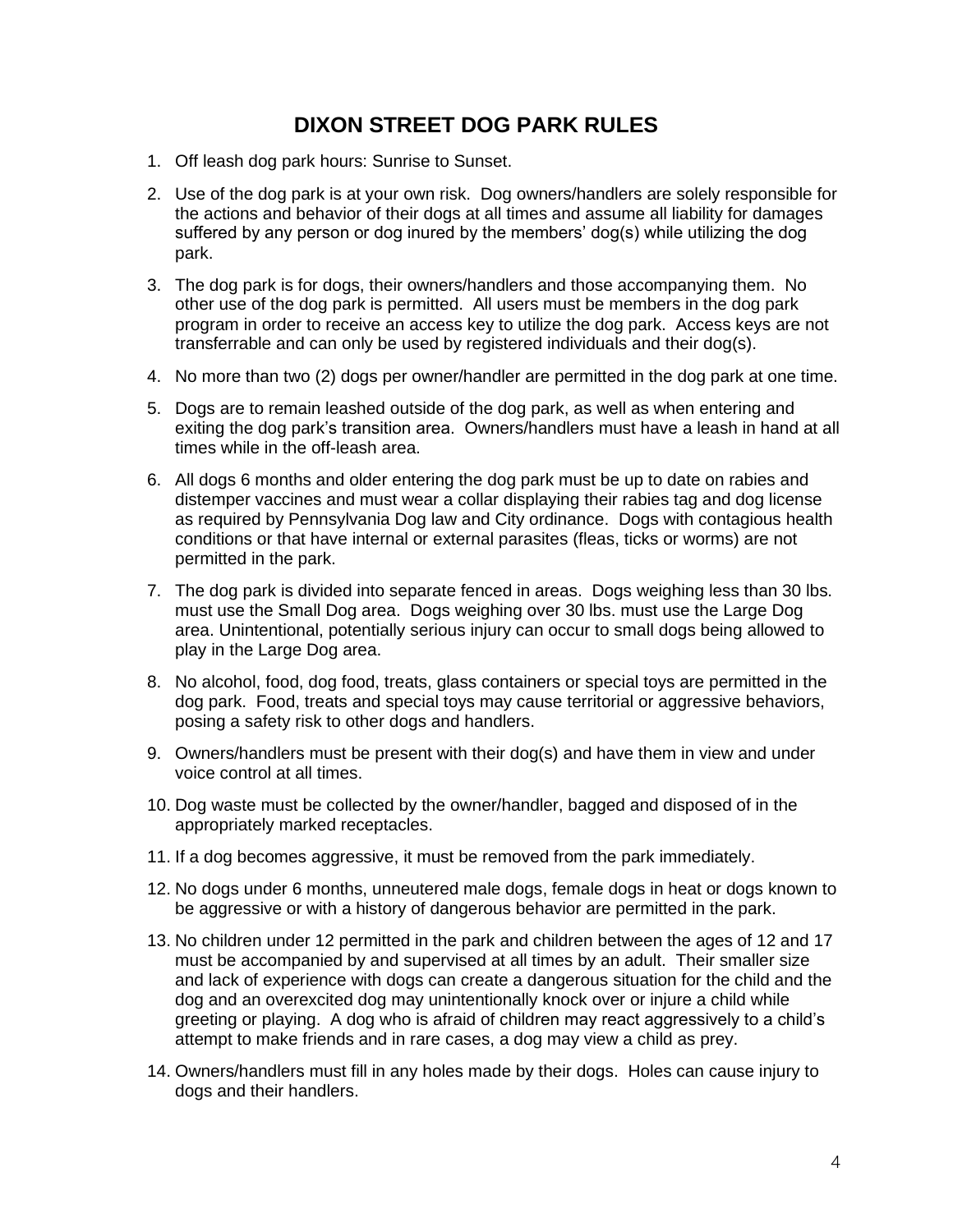- 15. The park may not be used for private use or gain, which includes, but is not limited to, instruction or training activities or events of any type without the written approval or City of Allentown Department of Parks & Recreation.
- 16. Advance notice of dog park closures for purposes of maintenance will be posted on the Department of Parks & Recreation's website and Facebook page.
- 17. Owners/handlers are expected to follow all rules and regulations that pertain to conduct in the dog park as well those pertaining to conduct in all park and recreation areas in the City.

#### *FOR ALL EMERGENCIES, CALL 911.*

#### *THE ADDRESS FOR THE DOG PARK IS: 791 DIXON ST. ALLENTOWN, PA 18103*

#### **FAILURE TO COMPLY WITH THE ABOVE RULES WILL RESULT IN THE REVOCATION OF** *YOUR MEMBERSHIP AND/OR FINES IN ADDITION TO POTENTIAL LEGAL ACTION TO BE TAKEN BY THE CITY ON BEHALF OF THE CITY.*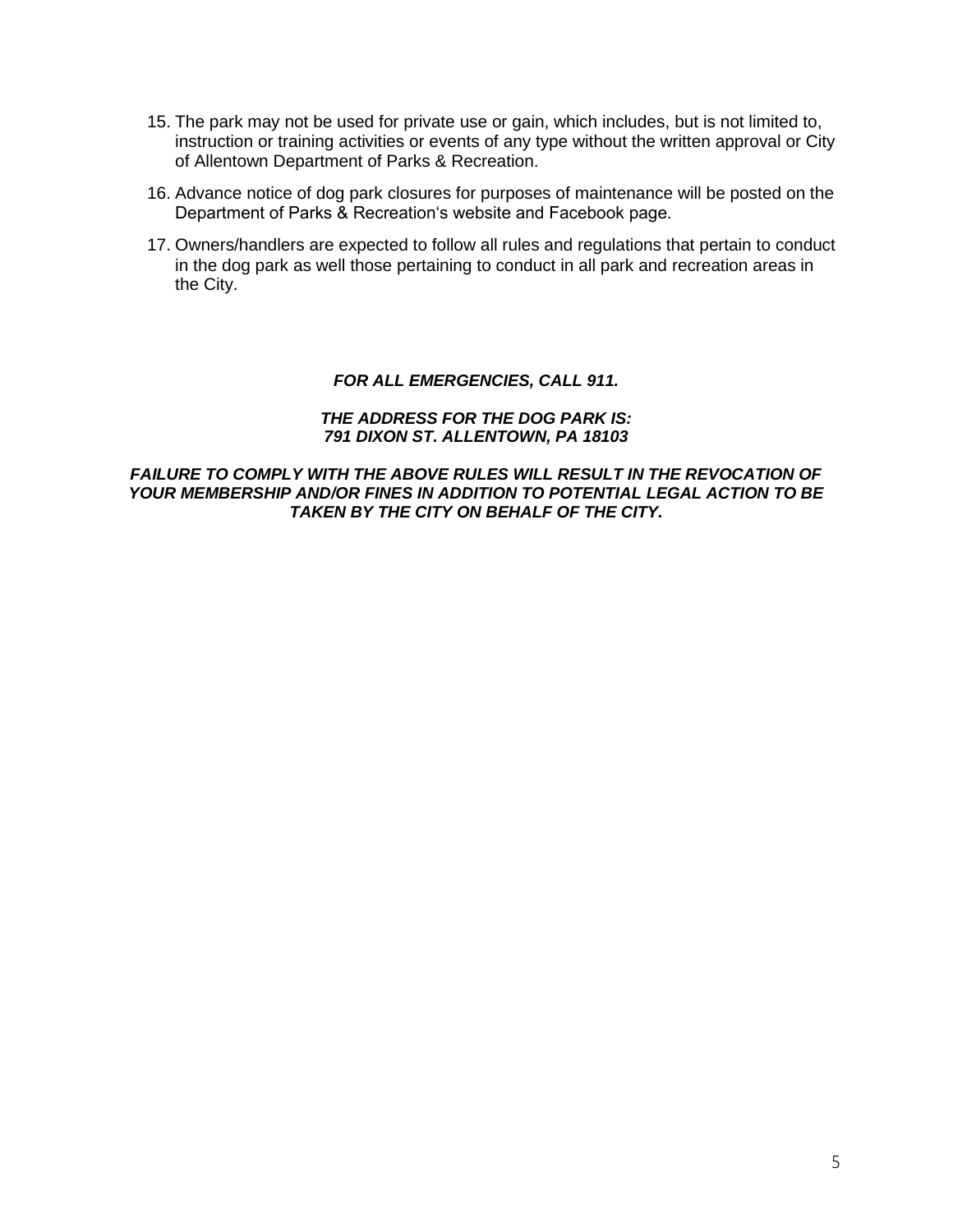## **ENTERING AND EXITING THE DOG PARK**

The Dixon Street Dog Park is divided into two (2) separate off-leash areas, providing maximum safety for your dog(s). When entering and exiting the designated areas close the gates securely behind you and your dog(s). Open or tied back gates defeat the purpose of the security provided. Anyone found leaving a gate open, unlatched, or tied back will have their membership suspended and access key de-activated for a first offense. A second offense will result in the termination of your membership.

A service gate is located on the outer fence. These gates provide access for the City's maintenance. They are not to be used by members and are to be kept locked unless in use by authorized personnel. If you find an unlocked maintenance gate, please call the Lehigh County Communications Center at 610-437-7751. Do not enter the off-lease areas through the service/emergency gates as these gates do not provide sufficient security necessary for safely entering or exiting the park. Additionally, dogs that are already in the off-leash area might escape as you enter the park through the unauthorized service gates.

#### **Entering the Dog Park**

- 1. The outer gate is electronic, and the use of the access key is required to enter.
- 2. Before opening the outer gate, check to be sure the inner gate is properly closed and no dogs are in the transition area.
- 3. Open the outer gate and enter the transition area with the dog(s) on-leash. Close the outer gate and check that it is properly closed.
- 4. Remove the dog(s) leash. NOTE: *Having a dog on a leash when confronting an off-leash dog can be a recipe for trouble. A leashed dog may feel vulnerable and fearful, as well as protective of its owner. Tugging on the leash puts a dog at a disadvantage with other dogs. The dog is restrained, but placed in a chest-out, raised-up aggressive pose that can cause the off-leash dog to feel threatened.*
- 5. Remain in the transition area while you observe the behavior of dogs already in the offleash area. If the behavior is friendly and the area is not congested, carefully open the inner gate and enter – move forward into the park, do not stand at the gate.
- 6. If you or other dogs' behavior is unfriendly, put the leash back on your dog and remove them from the area through the exit gate.
- 7. Once inside the park, close the inner gate and check that it is properly closed.

#### **Exiting the Dog Park**

- 1. Before you open the inner gate, please check to make sure that the outer gate is properly closed and that any other dogs are not trying to leave with you.
- 2. Open the inner gate and enter the transition area. Close the inner gate and check that it is properly closed.
- 3. Place a leash securely on the dog, open the outer gate and exit the transition area.
- 4. Close the outer gate and check that it is properly closed.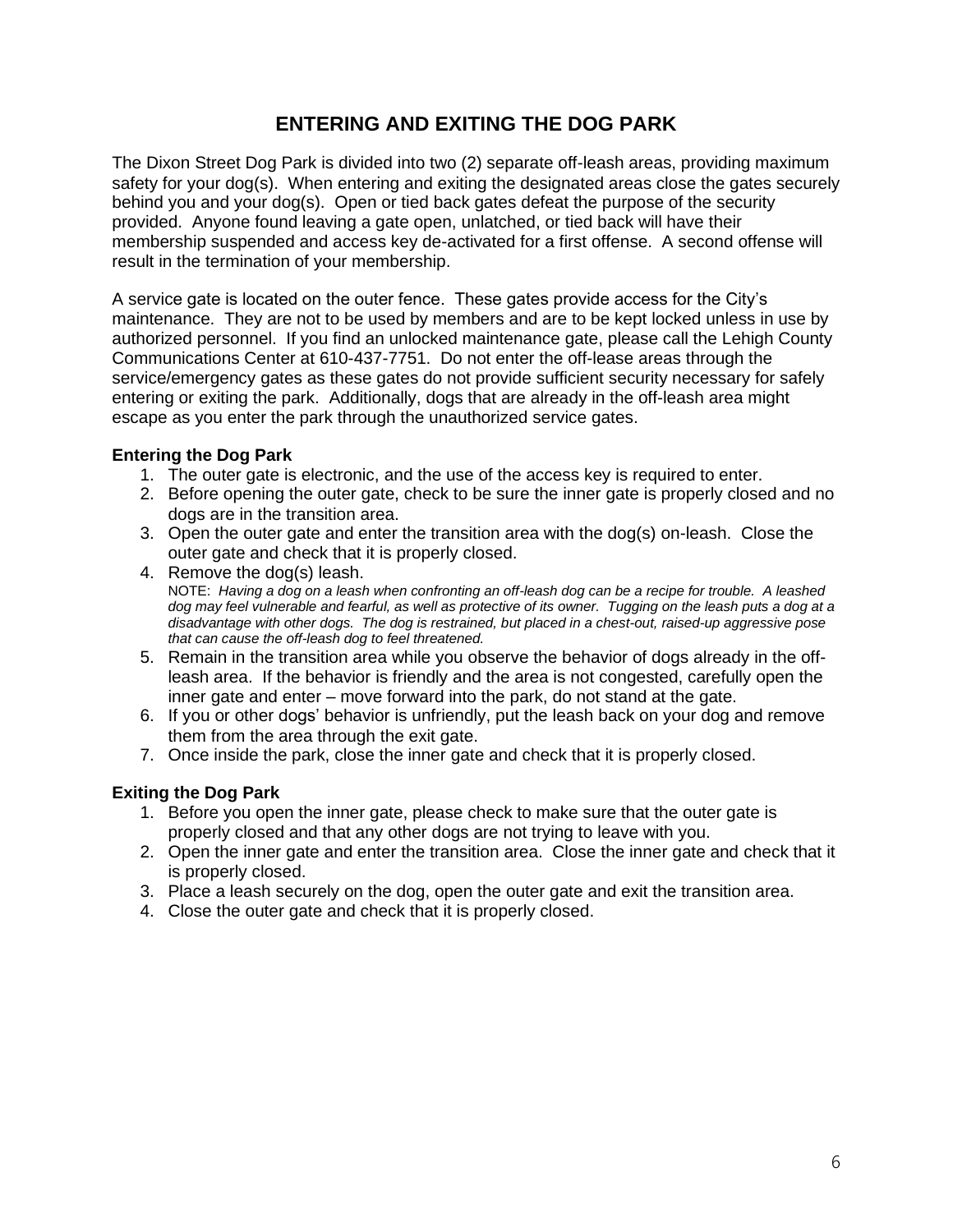## **DOG PARK ETIQUETTE**

For many pet owners, dog parks are a god send! They are a way to exercise your athletic dog after you've been at work all day, socialize a young dog, and even meet new friends for you and your dog! But a dog park can also be dangerous when we are not watching our dogs closely enough for signs of stress, anxiety, or overstimulation. This information should serve as a guide on how you and your dog can have a positive experience at the dog park!

#### **Guidelines:**

*Not all dogs are dog park dogs!* If your dog(s) has a history of aggression towards any other dogs or humans, becomes stressed in a group of dogs, or guards things that are of high value to them (toys, sticks) they may not be the best candidate for dog park socialization.

*Keep it positive!* If your dog(s) is unfamiliar with the dog park setting, make sure the first few visits to the dog park are positive and fun! This may mean going at off-peak times (Monday-Friday between 10am and 3pm, or after 7:30pm on any day). Once you are sure your dog(s) can successfully handle the rigors of a dog park, you may want to introduce him at peak times.

*Be present at the dog park.* When you are at the park, always have your eyes on your dog(s)! Watching for signs of stress or bullying, giving your dog(s) time outs if they are becoming overstimulated, and knowing when to go home for the day all come from watching every move your dog(s) makes at the park. Sure, you can still socialize with all of your new dog people friends, but remember to keep one eye on your pooch at all times!

*Mind your comings and goings!* Entering and exiting the dog park can be hot buttons for many dogs. Leashed dogs when surrounded by loose dogs can feel threatened and vulnerable and may lash out. Practice proper entrance and exit techniques by utilizing our double-gate policy.

*Know when your dog has had enough.* You will notice through your dog's behavior and body language when it's time to go! If you see any signs that your dog is tired or has had enough for one day, be proactive and give your dog a time out by taking him for a walk outside the park, or go home for the day and come back the next day.

*Be proactive!* Everyone knows that their dog is pretty much the most wonderful dog in the whole park. But even if your dog is not the instigator, if you think that your dog is in danger of having a bad experience at the park, be proactive about the situation. Always talk to people respectfully, and know when it is better to simply remove your dog from the situation before an accident happens.

#### **What's What at the Dog Park:**

When at the dog park, it is important to understand basic canine body language. The following list will help you recognize what is ok and what might lead to trouble.

#### **Aggression vs. Correction**

#### Correction – No Harm No Foul!

There are times when a dog will correct another dog for something he deems inappropriate. This is totally normal, nonaggressive, and it's actually good for teaching young dogs important lessons about canine social structure and body language. Appropriate corrections generally escalate in severity and result in no harm being done to the correctee. If your dog is overcorrecting, it may be time to give a time out.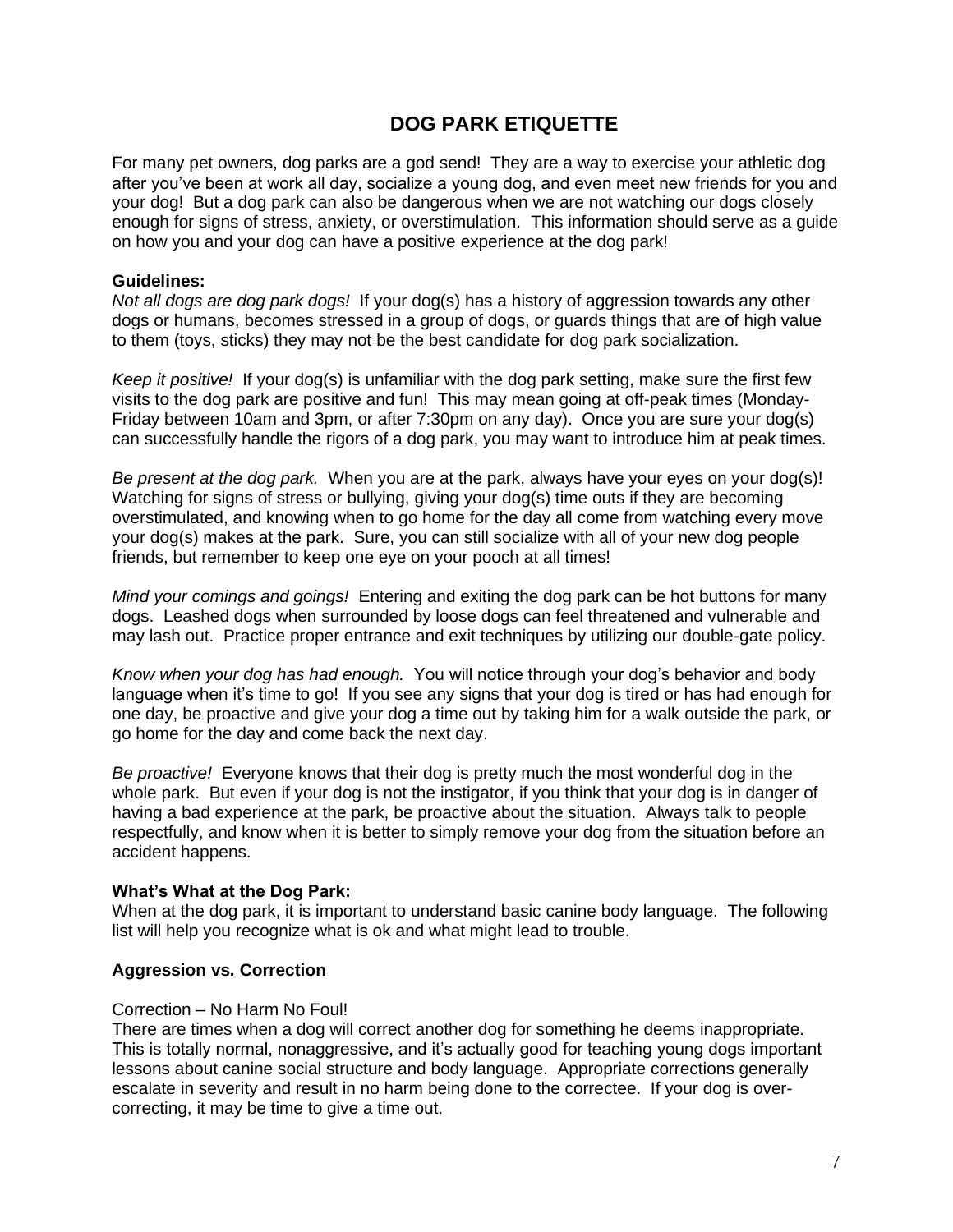- Stiff body posturing and piloerection or whale eye. (Hair on shoulders and butt stand up and you see the whites of the eyes)
- Loud woofs or snarks directed at an individual
- Muzzle punching or lunging resulting in no harm being done to the correctee
- Normally done once and the argument is over

#### Aggression – When it's Time to Go!

An important part of being a member of the dog park is recognizing when it is time for your dog to end their dog park session for the day. If your dog is exhibiting any of the following behaviors, it may be time to leave the park and come back later:

- Stiff body posturing and piloerection. (Hair on shoulders and butt stand straight up)
- Repeated correcting of other dogs, sometimes over very benign instances
- Targeting, bullying, or stalking individual dogs
- Fearfulness which does not subside
- Prey drive

#### Breaking Up a Dog Fight:

Dog fights happen! It is important when in a dog park to keep your cool if a fight breaks out so as not to escalate the situation. Collect loose dogs who are not part of the fight to prevent mobbing.

- Start by making a loud noise such as clapping your hands or shouting "No!", or throwing water on the fighting dogs.
- Do not grab dogs by the collars or necks, faces to avoid a redirected bite.
- One person should grab each dog form the hips, pinching the loose skin between the belly and legs, and pull out of the fight, wheelbarrow style. (remember: 1 person per dog)
- Remove fighting dogs from the park for the day.

#### Appropriate – You're OK!

- Butt sniffing and loose tail and body language
- Wide, circular tail wagging
- Play bows
- Butt bumps
- Playful vocalization
- Brief, fair and harmless disagreements or corrections

#### Calming Signals – Meant to Diffuse Tension, Recognize and React Appropriately

- Averting eye contact
- Lip-licking, chewing
- Submissive urination
- Going belly up
- Tail between legs

#### Inappropriate or Rude – Time for a Time Out or Maybe Time to Go!

- Hard stares and face-offs
- One dog chasing, pinning, targeting or not letting up on another dog
- A group of dogs mobbing an individual dog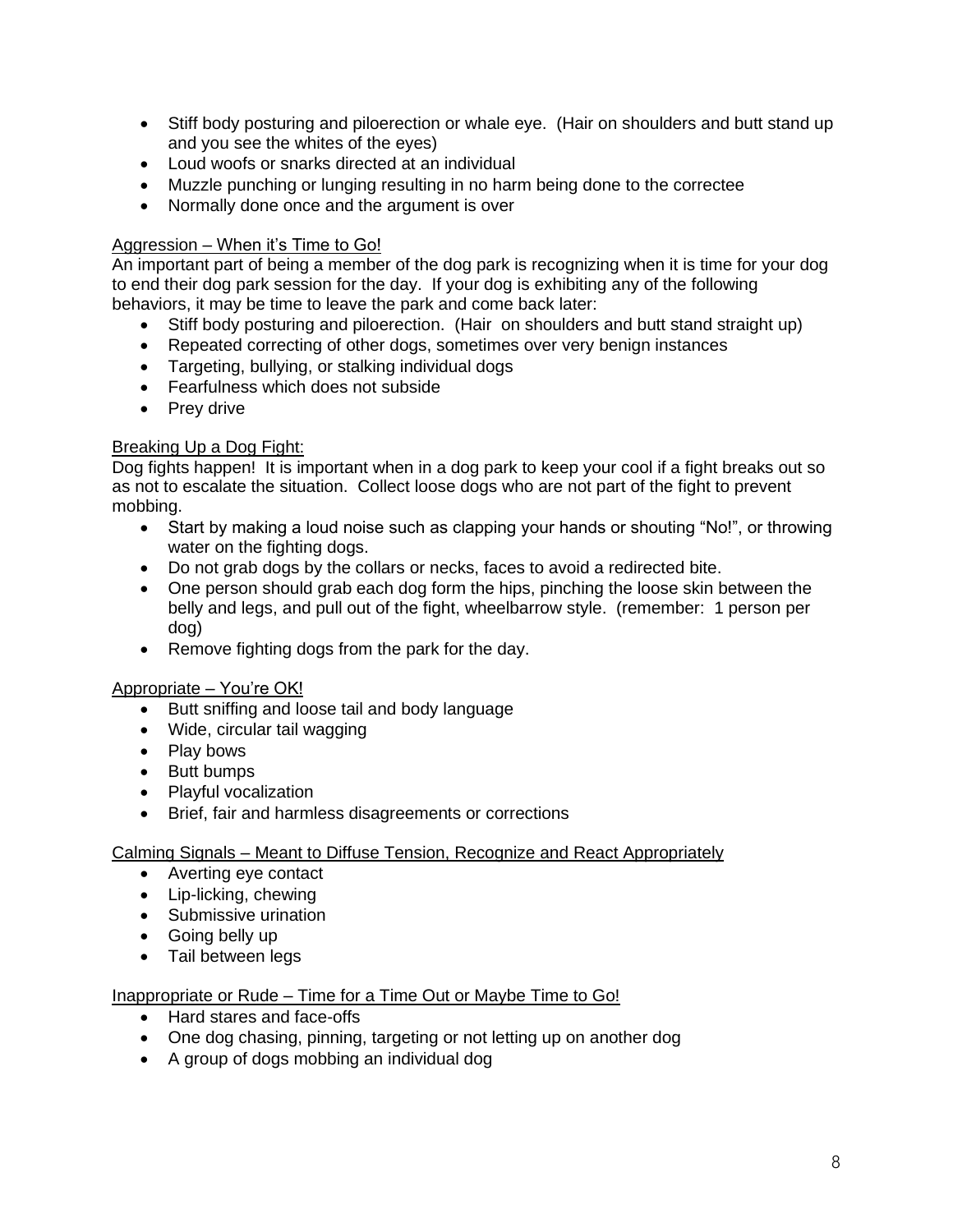## **INCIDENT RESOLUTION PROTOCOL**

The primary purpose of the Dixon Street Dog Park Rules is to protect our members and their dogs. The second is to provide an enjoyable experience for both humans and pets while in the Dixon Street Dog Park. The safety of our members and their pets is our first priority.

So that we may provide, within our ability, safety and peace of mind, we need your assistance. Because our staff cannot be present at the park at all times of operation, we depend upon our members to follow the rules and to report incidents they have witnessed.

In the event of an incident, please complete the Incident Report Form and provide all relevant information with as much detail as possible so we can investigate appropriately. Please do not forget to provide your e-mail address so that we may contact you to follow up, if necessary.

#### **Human Infractions (any member who chooses to disregard the dog park rules):**

- Depending upon the severity or number of infractions:
	- o Warning given
	- o Access key disabled and membership suspended
	- o Termination of membership

#### **Dog Fights/Bites:**

- If a member's dog is involved in an incident involving aggressive behavior, one and/or all involved parties will have access suspended pending investigation.
- All parties must submit an Incident Report. Witness statements will be solicited.
- If determined that a specific dog initiated aggression with intent to cause harm and/or caused physical harm to another dog/human, membership will be terminated and access key will be deactivated.

## **INCIDENT NOTIFICATION PROCEDURES**

When an incident occurs at the Dixon Street Dog Park, owners should follow the posted rules. If an owner would like to file a formal report or make the City aware of an ongoing situation, the Incident Report form must be completed. The Incident Report will enable us to document occurrences and properly investigate and resolve the concerns of our dog owners.

#### **Incident Report Forms can be obtained as follows:**

Pick up: Allentown Department of Parks & Recreation 3000 Parkway Blvd. Allentown, PA 18104 *(Regular business hours are Monday through Friday, 8am-4pm)* Online: [www.allentownpa.gov/DogPark](http://www.allentownpa.gov/DogPark)

#### **Completed Incident Report Forms can be submitted as follows:**

In Person:At the location listed above Mail:To the address above E-mail: [dogpark@allentownpa.gov](mailto:dogpark@allentownpa.gov) Fax:610-437-7796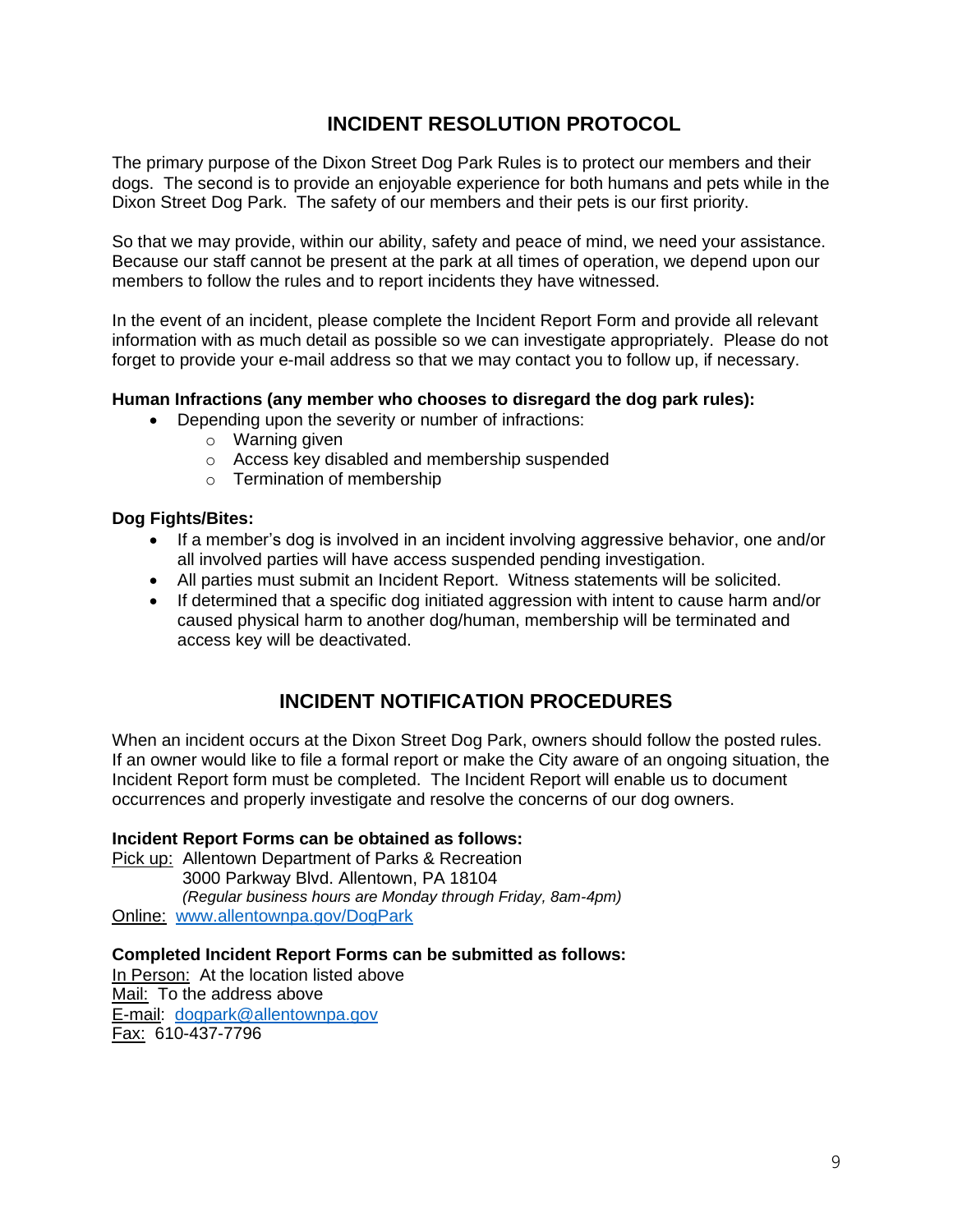#### **What is reportable and what will be reviewed:**

Violations that should be reported and will be automatically reviewed:

- Children under the age limit in the dog park
- All dog bites dog on human and dog on dog

Violations that can be reported and will be documented and investigated:

- Failure to abide by dog park rules
- Disruptive/abusive behavior to persons and/or dogs

*If repeated offenses of the same violation are reported, a full review will be conducted by City staff, including the Department of Parks & Recreation, Animal Control, and potentially the Health Bureau.*

### **CANINE EMERGENCIES**

#### **Heat Exhaustion/Stroke**

Heat stroke is a common occurrence during the hot months of the year. Dogs are prone to overheating because they do not sweat. Other factors such as obesity, advanced age, or infancy can also make a dog more vulnerable to heat.

Symptoms (some or all may be present):

- Panting
- Weakness or collapse
- Gums getting very dark or very pale
- Vomiting and/or diarrhea
- Seizures

Cool the dog down immediately by soaking with water. If showing signs of distress, contact your veterinarian and/or transport to emergency hospital immediately.

Prevention: Wet your dog down periodically. Offer water frequently. Dogs at risk should not use the park during the heat of the day.

#### **Bug/Bee Bites/Stings**

If a dog suddenly starts clawing at their face or drooling excessively, they may have been stung or bitten. If your dog exhibits signs of distress, contact your veterinarian immediately.

#### **Tick Bites**

Ticks often cause symptoms on the skin. Once ticks latch onto the skin, they can cause severe itchiness, in addition to red and inflamed skin. Lyme disease, a fairly common canine disease is caused by tick bites. Symptoms can include fever, reduced energy and lameness. A tick can transmit the disease once it has been attached to a dog for 24 to 48 hours.

Prevention: Upon leaving the dog park, check your dog for ticks from its head to the tip of its tail.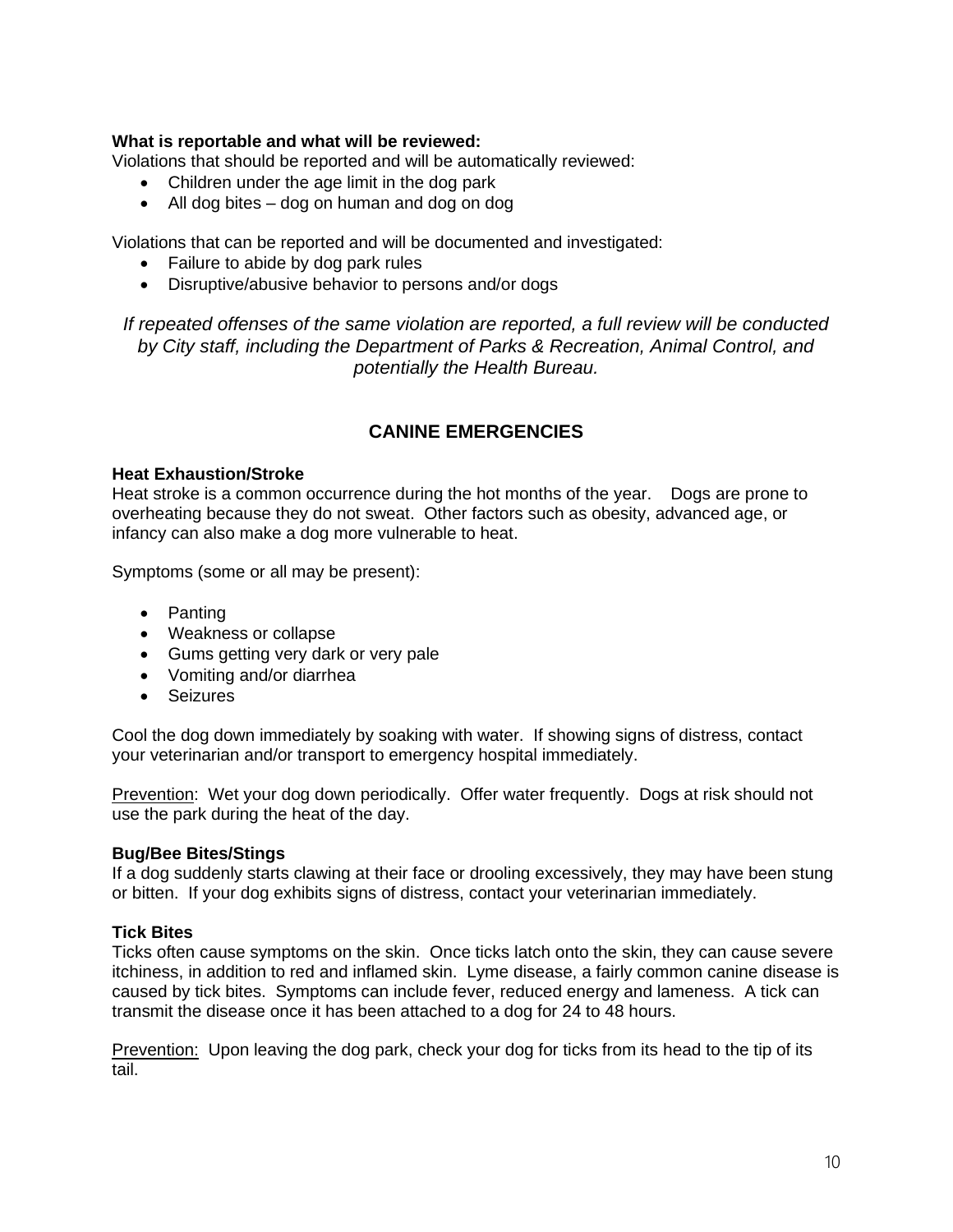

3000 Parkway Blvd Allentown, PA 18104 [dogpark@allentownpa.gov](mailto:dogpark@allentownpa.gov) [www.allentownpa.gov/DogPark](http://www.allentownpa.gov/DogPark) 610-437-7750 FAX: 610-437-7796

# **DIXON STREET DOG PARK INCIDENT REPORT FORM**

**Please note that any incident involving bodily injury to persons or dogs requiring medical attention should be immediately reported to the City of Allentown by calling 911 or the Allentown Police Department. This form should be completed for all incidents of aggressive dog behavior and those incidents noted above regardless of severity.**

| <b>Claimant Information</b>                                                                                                                                                                                                                                                  |     |                                                 |                                                   |  |                          |                 |  |
|------------------------------------------------------------------------------------------------------------------------------------------------------------------------------------------------------------------------------------------------------------------------------|-----|-------------------------------------------------|---------------------------------------------------|--|--------------------------|-----------------|--|
| <b>Claimant Name</b>                                                                                                                                                                                                                                                         |     | <b>Phone Number</b>                             |                                                   |  | <b>Cell Phone Number</b> |                 |  |
| <b>Address</b>                                                                                                                                                                                                                                                               |     |                                                 | <b>City</b>                                       |  | <b>State</b>             | <b>Zip Code</b> |  |
| <b>E-mail Address</b>                                                                                                                                                                                                                                                        |     |                                                 |                                                   |  |                          |                 |  |
| Dog's Name                                                                                                                                                                                                                                                                   |     |                                                 | Age                                               |  | <b>Breed</b>             |                 |  |
| Weight                                                                                                                                                                                                                                                                       | Ibs | Gender<br>Male                                  | Female                                            |  | Color(s)                 |                 |  |
| <b>General Description</b>                                                                                                                                                                                                                                                   |     |                                                 |                                                   |  |                          |                 |  |
|                                                                                                                                                                                                                                                                              |     |                                                 | Other Individual(s) / Dog(s) Involved Information |  |                          |                 |  |
| <b>Name</b>                                                                                                                                                                                                                                                                  |     | <b>Phone Number</b><br><b>Cell Phone Number</b> |                                                   |  |                          |                 |  |
| <b>Address</b>                                                                                                                                                                                                                                                               |     |                                                 | <b>City</b>                                       |  | <b>State</b>             | <b>Zip Code</b> |  |
| <b>E-mail Address</b>                                                                                                                                                                                                                                                        |     |                                                 |                                                   |  |                          |                 |  |
| Dog's Name                                                                                                                                                                                                                                                                   |     |                                                 | Age                                               |  | <b>Breed</b>             |                 |  |
| Weight                                                                                                                                                                                                                                                                       | Ibs | <b>Gender</b><br>Male                           | Female                                            |  | Color(s)                 |                 |  |
| <b>General Description</b>                                                                                                                                                                                                                                                   |     |                                                 |                                                   |  |                          |                 |  |
| If names are not known, please provide a full description of the individual, their dog's name and anything that may be<br>pertinent (i.e. make, model, color of their car, license plate number, etc.) or other additional<br>information that may assist us in this review. |     |                                                 |                                                   |  |                          |                 |  |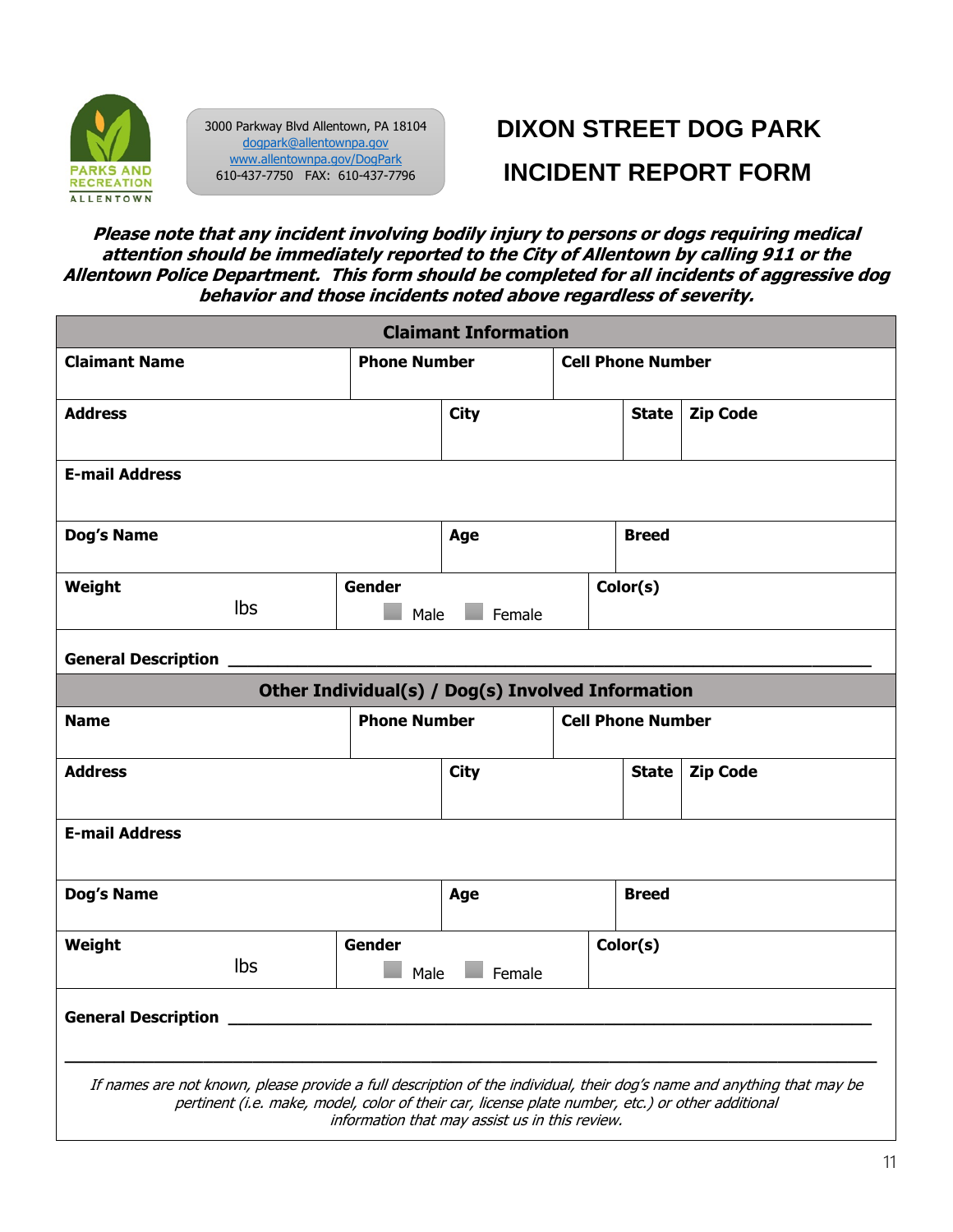| <b>Nature of the Incident</b>             |                            |                                                                                             |  |  |  |  |
|-------------------------------------------|----------------------------|---------------------------------------------------------------------------------------------|--|--|--|--|
| <b>Date of Incident</b>                   | <b>Time</b><br>AM/PM<br>÷. | <b>Location</b><br>Small Dog Area   Large Dog Area<br>Other (please specify): $\frac{1}{2}$ |  |  |  |  |
|                                           |                            |                                                                                             |  |  |  |  |
|                                           |                            |                                                                                             |  |  |  |  |
|                                           |                            | Phone Number: ______________________                                                        |  |  |  |  |
|                                           | <b>Actions Taken:</b>      |                                                                                             |  |  |  |  |
| None<br>Ambulance<br>Police<br>Veterinary |                            |                                                                                             |  |  |  |  |
| Signature:                                |                            | Date:                                                                                       |  |  |  |  |

Note: All incidents will be handled in as timely a manner as possible. All of the guidelines of use of this facility can be found at:

[www.allentownpa.gov/DogPark](http://www.allentownpa.gov/DogPark)

Thank you!

## **EMERGENCY TELEPHONE NUMBERS**

Allentown Animal Control **Allentown Police Department** Allentown Parks & Recreation<br>641 South 10<sup>th</sup> St. Allentown, PA 18103 435 Hamilton St. Allentown, PA 18101 3000 Parkway Blvd, Allentown, P. Phone: 610-437-7535 Emergency: 911 Phone: 610-437-7750

Non-Emergency: 610-437-7751 Fax: 610-437-7796

3000 Parkway Blvd, Allentown, PA 18104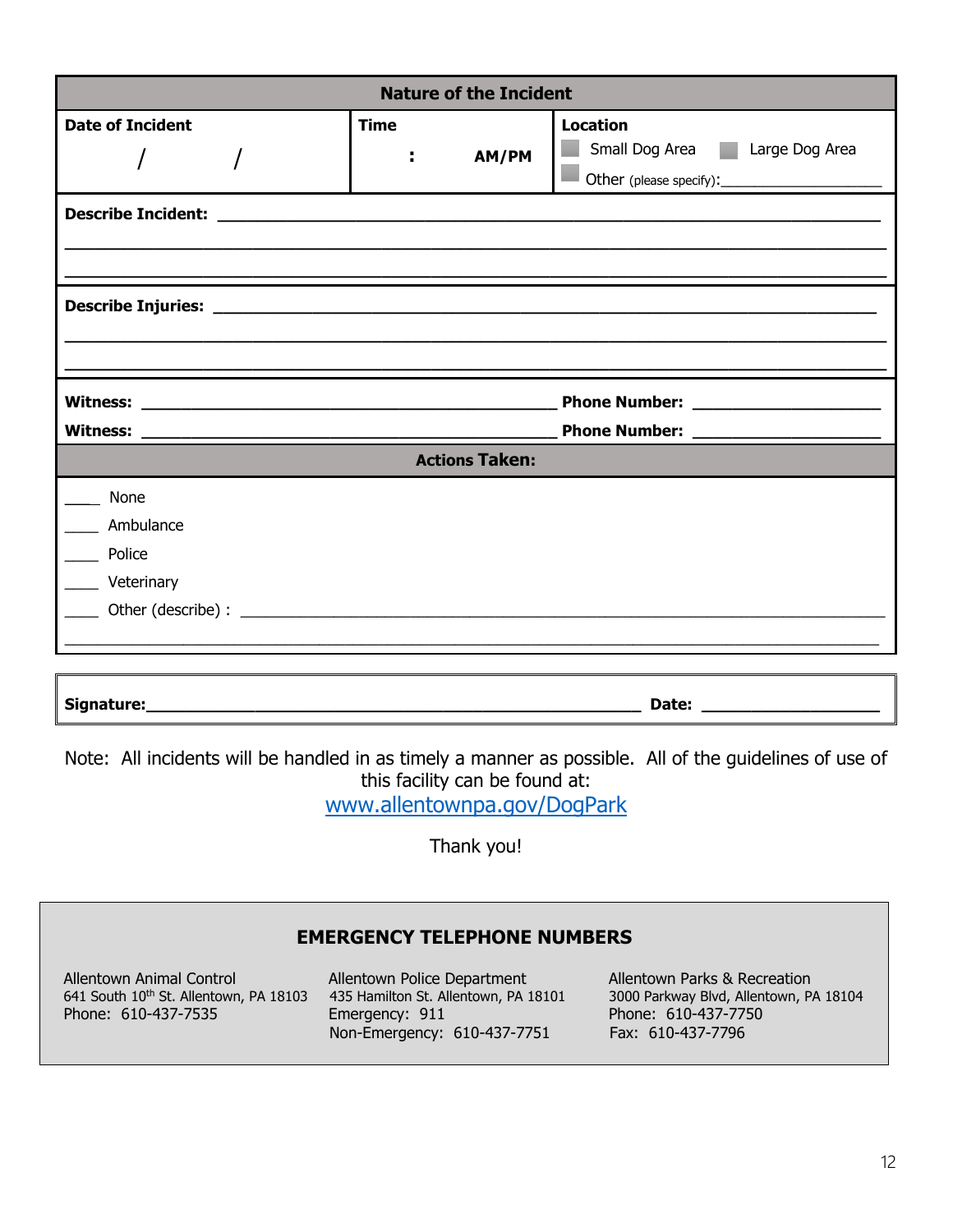| Resident (FREE) Non-Resident (\$25.00) | <b>Office Use Only</b>                                                                                                                                                                                                        |                 |
|----------------------------------------|-------------------------------------------------------------------------------------------------------------------------------------------------------------------------------------------------------------------------------|-----------------|
| NR (ID Checked)<br>R                   | Dog License                                                                                                                                                                                                                   | <b>Rabies</b>   |
| <b>Distemper</b>                       | Completed App & Waiver                                                                                                                                                                                                        | Key Card Number |
| Received and Verified for Accuracy By: | the control of the control of the control of the control of the control of the control of the control of the control of the control of the control of the control of the control of the control of the control of the control | Date:           |
|                                        |                                                                                                                                                                                                                               |                 |



3000 Parkway Blvd Allentown, PA 18104 [dogpark@allentownpa.gov](mailto:dogpark@allentownpa.gov) [www.allentownpa.gov/DogPark](http://www.allentownpa.gov/DogPark) 610-437-7750 FAX: 610-437-7796

## **DIXON STREET DOG PARK**

## **MEMBERSHIP APPLICATION**

| <b>Membership Fees</b>                                |                  |  |  |  |  |
|-------------------------------------------------------|------------------|--|--|--|--|
| <b>City of Allentown Residents</b><br><b>FREE</b>     |                  |  |  |  |  |
| <b>Non-City of Allentown, Lehigh County Residents</b> | \$25.00 annually |  |  |  |  |

| <b>Applicant Information</b>                                                                                                              |                        |                        |                               |                      |                                              |  |  |  |
|-------------------------------------------------------------------------------------------------------------------------------------------|------------------------|------------------------|-------------------------------|----------------------|----------------------------------------------|--|--|--|
| <b>Applicant Name</b>                                                                                                                     |                        |                        | <b>Phone Number</b>           |                      | <b>Cell Phone Number</b>                     |  |  |  |
| <b>Address</b>                                                                                                                            |                        | <b>City</b>            | <b>State</b>                  |                      | <b>Zip Code</b>                              |  |  |  |
| <b>E-mail Address</b>                                                                                                                     |                        |                        |                               |                      |                                              |  |  |  |
| <b>Today's Date</b>                                                                                                                       |                        | <b>Date of Birth</b>   |                               |                      |                                              |  |  |  |
|                                                                                                                                           | /2020                  |                        |                               |                      |                                              |  |  |  |
| <b>Emergency Contact</b>                                                                                                                  |                        |                        | <b>Relationship</b>           |                      | <b>Cell Phone Number</b>                     |  |  |  |
| Additional family members permitted to use access tag:<br>(must be 18 years of age and complete all orientation/waiver paperwork)<br>DOB: |                        |                        |                               |                      |                                              |  |  |  |
| DOB:<br>$\prime$                                                                                                                          |                        |                        |                               |                      |                                              |  |  |  |
|                                                                                                                                           |                        | <b>Dog Information</b> |                               |                      |                                              |  |  |  |
| <b>Name of Dog</b>                                                                                                                        |                        | <b>Current Age</b>     |                               | <b>DOB</b>           |                                              |  |  |  |
| <b>Breed</b>                                                                                                                              |                        |                        | Color(s)                      |                      |                                              |  |  |  |
| Weight<br>Ibs                                                                                                                             | Gender<br> v           | Male                   | Female                        | $\triangleright$ Yes | Is this dog spayed or neutered?<br><b>No</b> |  |  |  |
| <b>Veterinarian Name:</b>                                                                                                                 |                        |                        |                               |                      |                                              |  |  |  |
| License #                                                                                                                                 | <b>Expiration Date</b> |                        | <b>Rabies Expiration Date</b> |                      | <b>Distemper Expiration Date</b>             |  |  |  |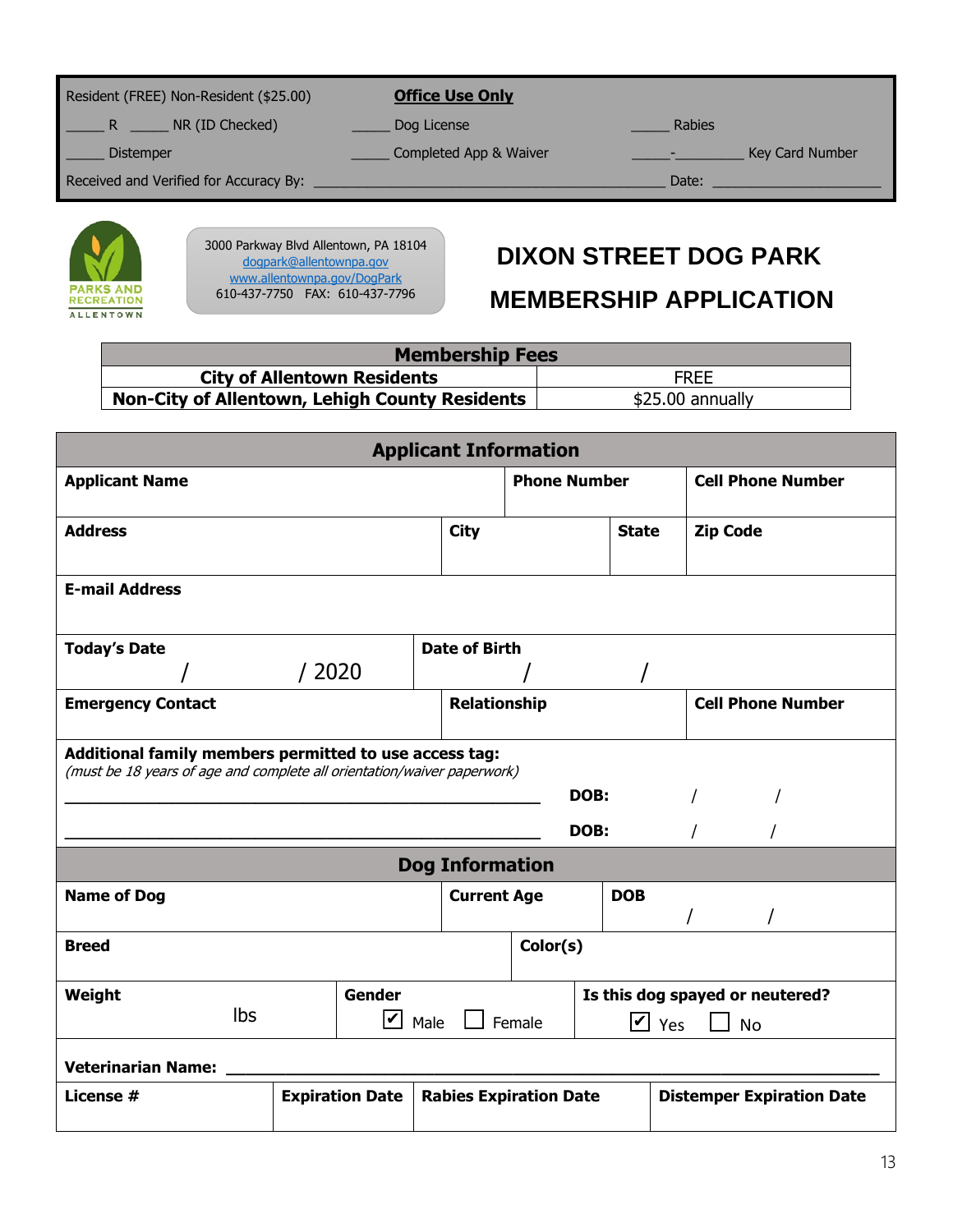| $ V $ Yes $\Box$ No     Unknown<br>Has this dog ever received a Police or PA Dog Law Citation? |                        |                               |                                  |  |  |  |  |
|------------------------------------------------------------------------------------------------|------------------------|-------------------------------|----------------------------------|--|--|--|--|
|                                                                                                |                        |                               |                                  |  |  |  |  |
| Has this dog ever displayed aggressive behavior towards another dog(s) or person(s)?           |                        |                               |                                  |  |  |  |  |
| $\triangleright$ Yes $\square$ No $\square$ Unknown                                            |                        |                               |                                  |  |  |  |  |
|                                                                                                |                        |                               |                                  |  |  |  |  |
|                                                                                                |                        |                               |                                  |  |  |  |  |
|                                                                                                |                        |                               |                                  |  |  |  |  |
| <b>Name of (second) Dog</b>                                                                    |                        | <b>Current Age</b>            | <b>DOB</b><br>$\sqrt{ }$         |  |  |  |  |
| Color(s)<br><b>Breed</b>                                                                       |                        |                               |                                  |  |  |  |  |
| Weight                                                                                         | Gender                 |                               | Is this dog spayed or neutered?  |  |  |  |  |
| <b>lbs</b>                                                                                     |                        | Female<br>Male                | $\Box$ Yes<br><b>No</b>          |  |  |  |  |
| Veterinarian Name:                                                                             |                        |                               |                                  |  |  |  |  |
| License #                                                                                      | <b>Expiration Date</b> | <b>Rabies Expiration Date</b> | <b>Distemper Expiration Date</b> |  |  |  |  |
| Yes     No     Unknown<br>Has this dog ever received a Police or PA Dog Law Citation?          |                        |                               |                                  |  |  |  |  |
|                                                                                                |                        |                               |                                  |  |  |  |  |
| Has this dog ever displayed aggressive behavior towards another dog(s) or person(s)?           |                        |                               |                                  |  |  |  |  |
| $\Box$ Yes $\Box$ No $\Box$ Unknown                                                            |                        |                               |                                  |  |  |  |  |
|                                                                                                |                        |                               |                                  |  |  |  |  |
| Please use additional sheet for other dogs in same household                                   |                        |                               |                                  |  |  |  |  |
|                                                                                                |                        |                               |                                  |  |  |  |  |

I hereby certify that the statements contained herein are true and correct to the best of my knowledge and belief. I understand that if I knowingly make any false statement herein I am subject to such penalties that may be prescribed by law or ordinance.

**Signature:\_\_\_\_\_\_\_\_\_\_\_\_\_\_\_\_\_\_\_\_\_\_\_\_\_\_\_\_\_\_\_\_\_\_\_\_\_\_\_\_\_\_\_\_\_\_\_\_\_\_ Date: \_\_\_\_\_\_\_\_\_\_\_\_\_\_\_\_\_\_**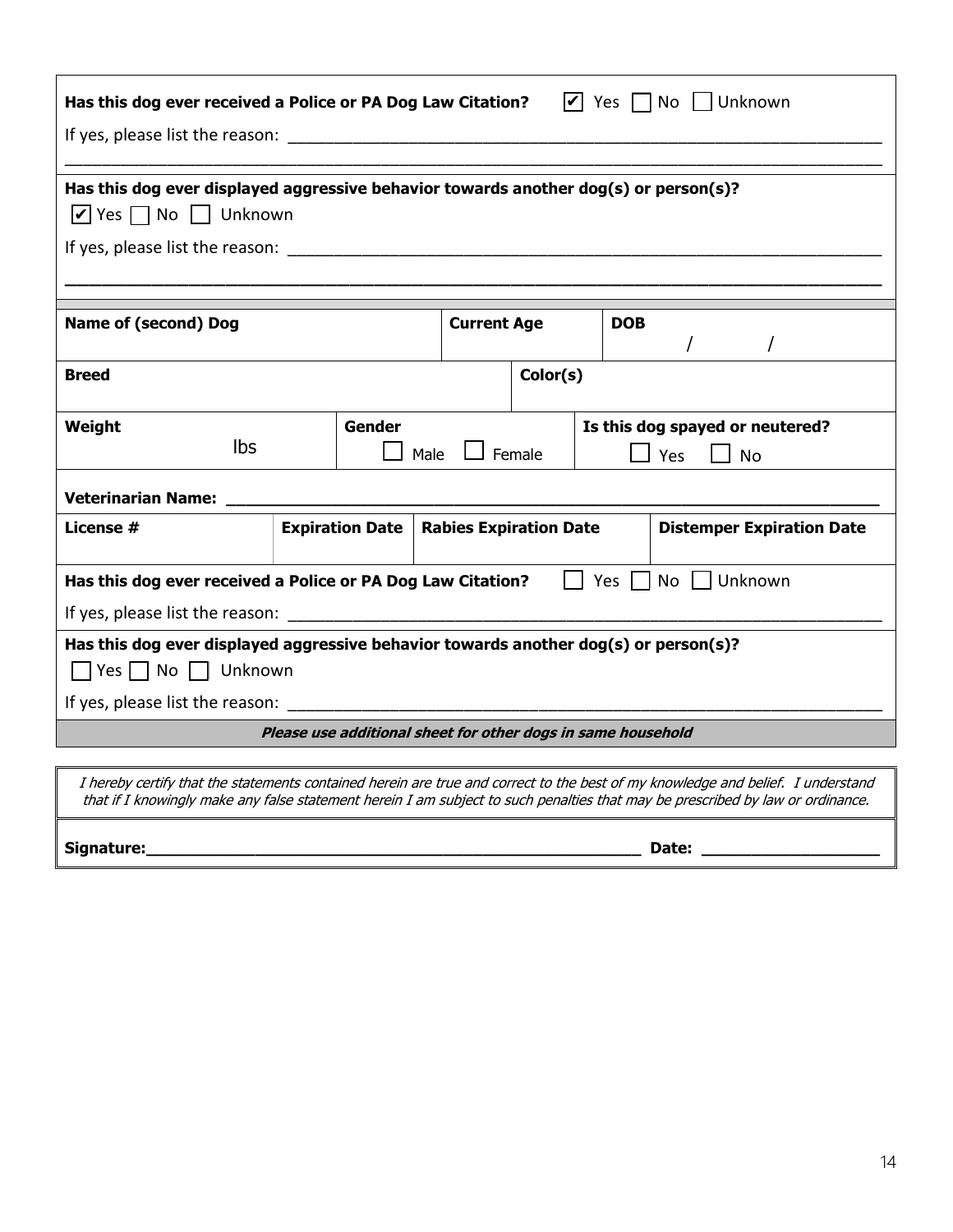## **Sign-Off – Rules and Immunization Requirements**

Please read this page carefully, initial and sign. This page is required to be submitted with your registration.

\_\_\_\_\_\_ I have received and understand the City of Allentown Dog Park Application and Information Packet in its entirety and agree to abide by all rules and park etiquette as established. I understand that failure to comply will result in suspension or revocation of my dog park membership.

\_\_\_\_\_\_ I understand that I am solely responsible for the actions of myself and dog(s), including, but not limited to:

Any and all damages caused to the park facility by my dog(s).

\_\_\_\_\_\_ Any and all injuries caused by my dog to another person(s) and or dog(s).

\_\_\_\_\_\_ I understand and agree that it is solely my responsibility to maintain current immunization and Lehigh County dog license records and, upon providing records with my initial application, I understand and agree that I will maintain up to date Lehigh County dog license(s) and immunizations for my dog(s) should I renew my membership.

\_\_\_\_\_\_\_\_\_\_\_\_\_\_\_\_\_\_\_\_\_\_\_\_\_\_\_\_\_\_\_\_\_\_\_\_\_\_\_\_ Name (print legibly)

\_\_\_\_\_\_\_ Signature

Date

\_

*The City of Allentown reserves the right to suspend or revoke park privileges to any member who fails to follow park rules and etiquette or where it has been determined a member dog(s) or dog(s) owner is dangerous to others or is in violation of any applicable animal ordinances or regulations.*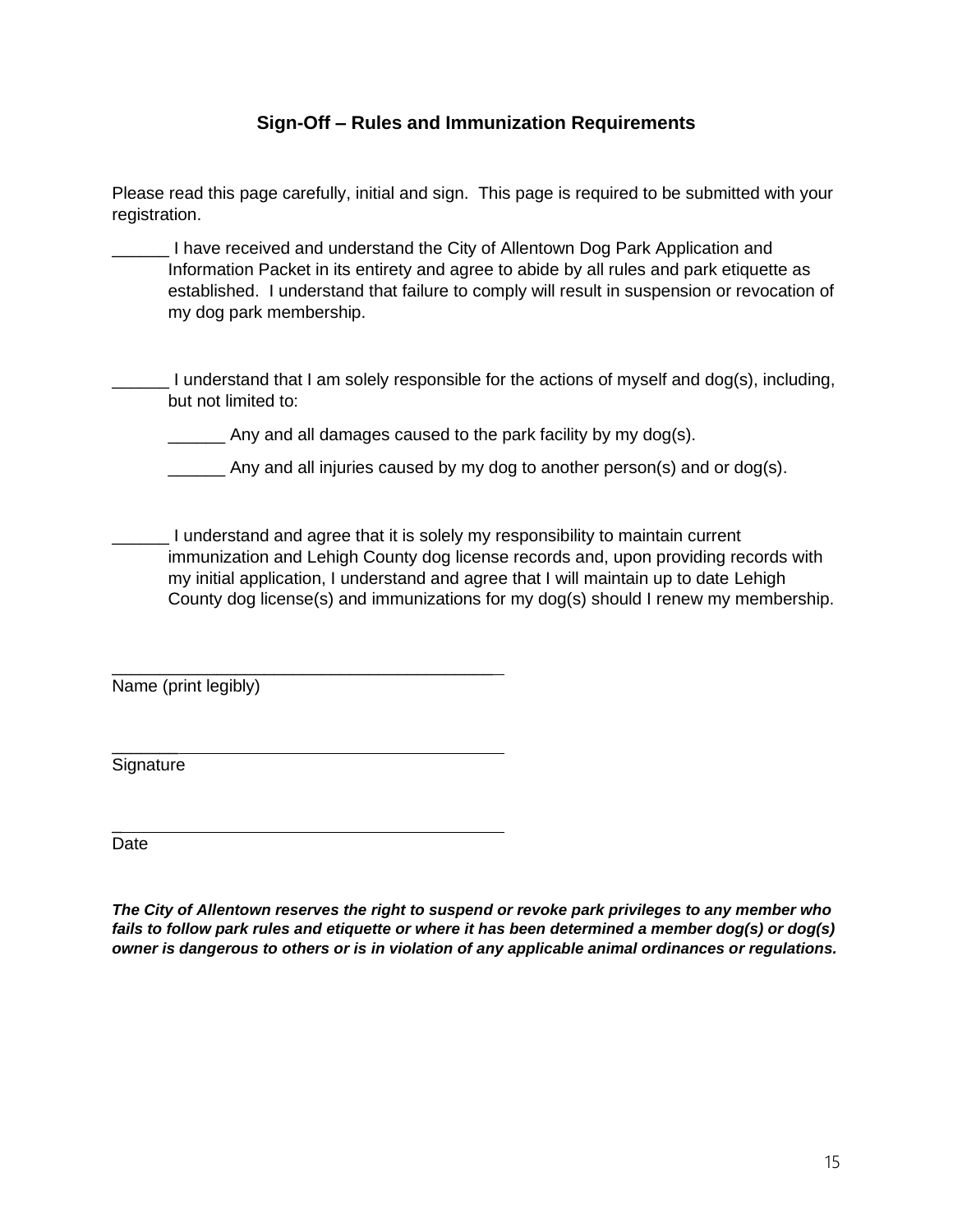#### **ACCEPTANCE OF RISK & RELEASE OF LIABILITY WAIVER Initial each section, sign and date.**

#### **Important Information**

- \_\_\_\_\_\_ Acceptance of the terms and conditions of this release and adherence to established Dog Park Rules and Regulations are conditions of membership and issues of an access key, retention and renewal. Access keys are for use only by those listed on the application.
	- You are solely responsible for supervising your dog and determining whether or not this is an appropriate activity to participate in. You must understand that you and others who accompany you are participating in this activity at your and their own risk (and risk of your dog[s]). Dogs and members of varying degrees of skill, training, and experience use this facility. You are solely responsible for determining if you and your dog are physically fit and/or adequately skilled to use this facility. It is always advisable, especially if you or your dog is pregnant, disabled in any way or recently suffered an illness, injury, or impairment, to consult a physician or veterinarian before undertaking any dog training or exercise activity.
	- When this Waiver & release refers to "your dog," "my dog," or the "owner of a dog," it includes you whether or not you are the legal owner of the dog, since you are the person responsible for the dog while using the facility.

#### **Warning of Risk**

- Dog activities are intended to provide a fun and rewarding experience for a dog and its owner/handler. However, despite careful and proper preparation, instruction, medical advice, conditioning and equipment, there is still a risk of serious injury, including death to the dog, its owner/handler, or other persons or animals. Dogs are pack animals and when "off leash," even the best trained dogs will act instinctively. Understandably, not all hazards and dangers associated with dog activities can be foreseen. Certain inherent risks include the tendency of any dog to behave in dangerous ways that may result in injury to you, another person, or dog. Other risks include, but are not limited to, the inexperience, negligence, or irresponsibility of a dog owner/handler; the inability to predict a dog's reaction to sound, movements, objects, persons, or other animals; and actions by the dog due to fright, anger, stress, insect bites, or natural reactions such as jumping, pulling, resisting, and biting. Other risks include the hazards associated with environmental and traffic conditions, acts of God, inclement weather, slips and falls, premises defects, equipment failure in instruction/supervision, and all other circumstances inherent to dogs and/or outdoor activities.
	- Should you attempt to break up a dog fight or restrain a dog, including, but not limited to your dog, you may be attacked and severely mauled by your dog, the other dog, or attacked by another dog's owner/handler. In this regard, it must be recognized that it is impossible for the City of Allentown to guarantee absolute safety.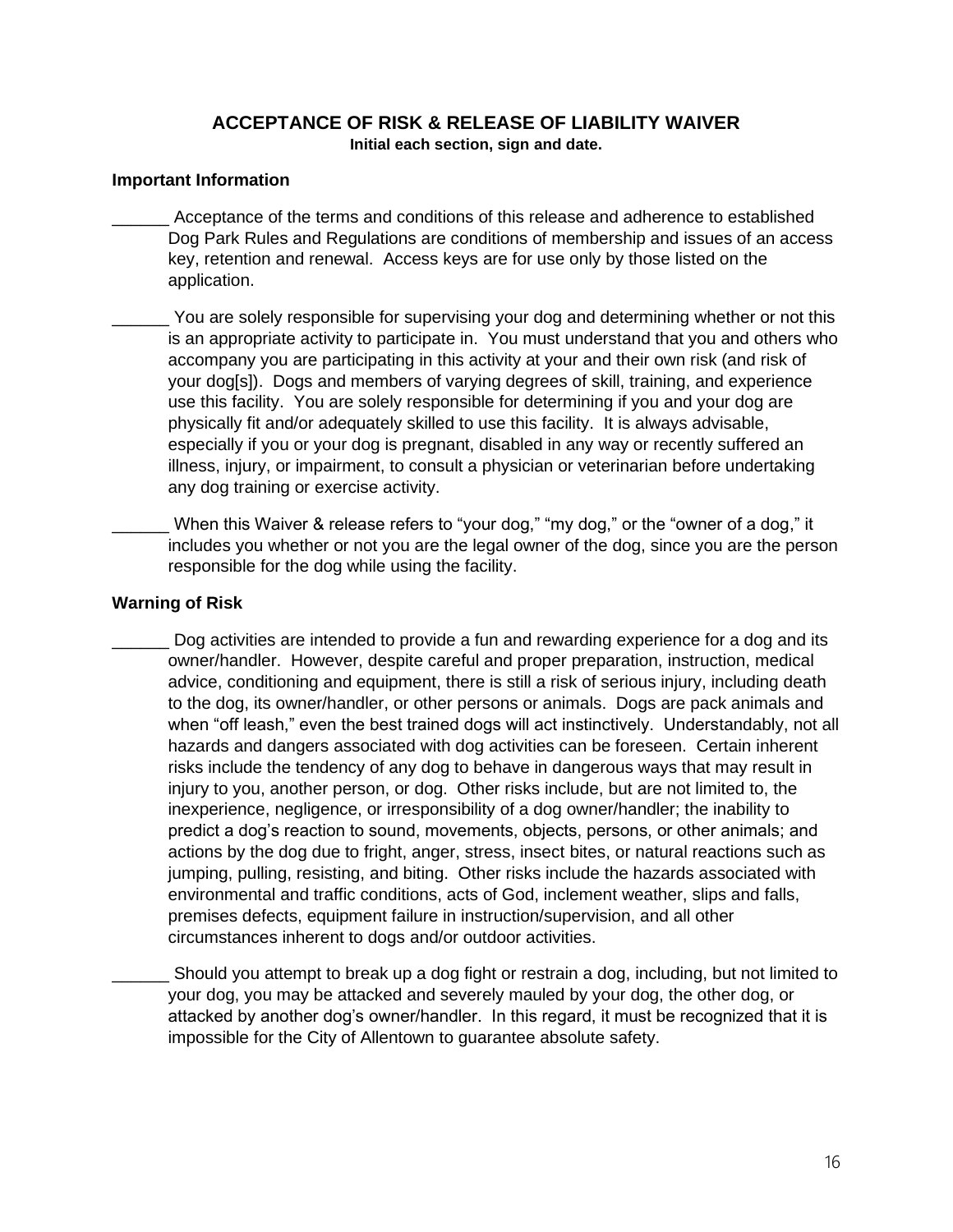#### **Assumption of Risk**

I hereby acknowledge that I have voluntarily applied to participate and use with my dog(s) the dog park ("Park") owned and operated by the City of Allentown. I understand that the act of unleashing my dog(s) and being physically present within the Park necessarily involves a risk of injury to me, any persons that accompany me, other people using the Park, my dog(s), and other dogs. I understand that these risks are entirely my responsibility and I expressly assume that responsibility knowingly and voluntarily. I recognize and acknowledge that use of this facility and the surrounding areas are for dog activities and participating in dog activities entails certain risks of damage, loss, or injury to animals, persons, or property (including me, other persons, my dog[s], and other dogs or animals), and I voluntarily agree to assume full risk of and responsibility for any injuries, damages, loss, liability, costs and expenses, regardless of the severity, extent, or amount, that (a) I, my dog(s) or any other person that may be accompanying me might sustain or incur as a result of my presence in this facility and surrounding area; or (b) any other person or animal might sustain as a result of me or my dog's actions or conduct in connection with or arising out of my presence in this facility and surrounding area or my participating in any and all activities connected with or associated with use of this facility and surrounding area.

I further understand and assume the risk that all dogs in the park may not have current vaccinations for distemper or rabies, all of which could result in injury to me, any individuals (including children) accompanying me, and my dog(s). I also understand that there are certain inherent risks, including the propensity of a dog to behave in a dangerous way. Additional risks include, but are not limited to, the inexperience, or irresponsibility of a dog owner/handler; the inability to predict a dog's reaction to sound, movement, objects, persons, or other animals; dog fights, dog bites, and injuries to humans and other dogs; dog theft or unlawful capture; dog escape over or under fences, plants in the area that may be poisonous to dogs or people; mosquitoes, ticks, chiggers, fleas, or other insects that may be present; and wild animals, such as skunks, raccoons, opossums, or stray dogs that could be present in the Park, all of which might injure or infect my dog(s); slip and fall, premise defects, equipment failure in the instructions/supervision and other circumstances inherent to dog and/or outdoor activities. I knowingly and voluntarily accept responsibility for all these risks in exchanges for the privilege of using the Dog Park.

\_\_\_\_\_\_ I further understand that no agents or employees of the City of Allentown will supervise the park at any time and I therefore expressly assume responsibility for all risks associated with the Park as well as any fixtures and equipment that may be located there in an unsupervised manner.

#### **Waiver and Release of all Claims and Indemnification Agreement**

\_\_\_\_\_\_ I have carefully read this waiver and release and understand its contents. I have received and read the Allentown Dog Park Application and Informational Guide, including the dog park rules and regulations, and agree by affixing my signature below to comply with those rules and regulations. I will also inform others that I may bring to the park (including children) of these rules and will ensure their compliance while using the park. My signature confirms that I am also not aware of any incidents in which my